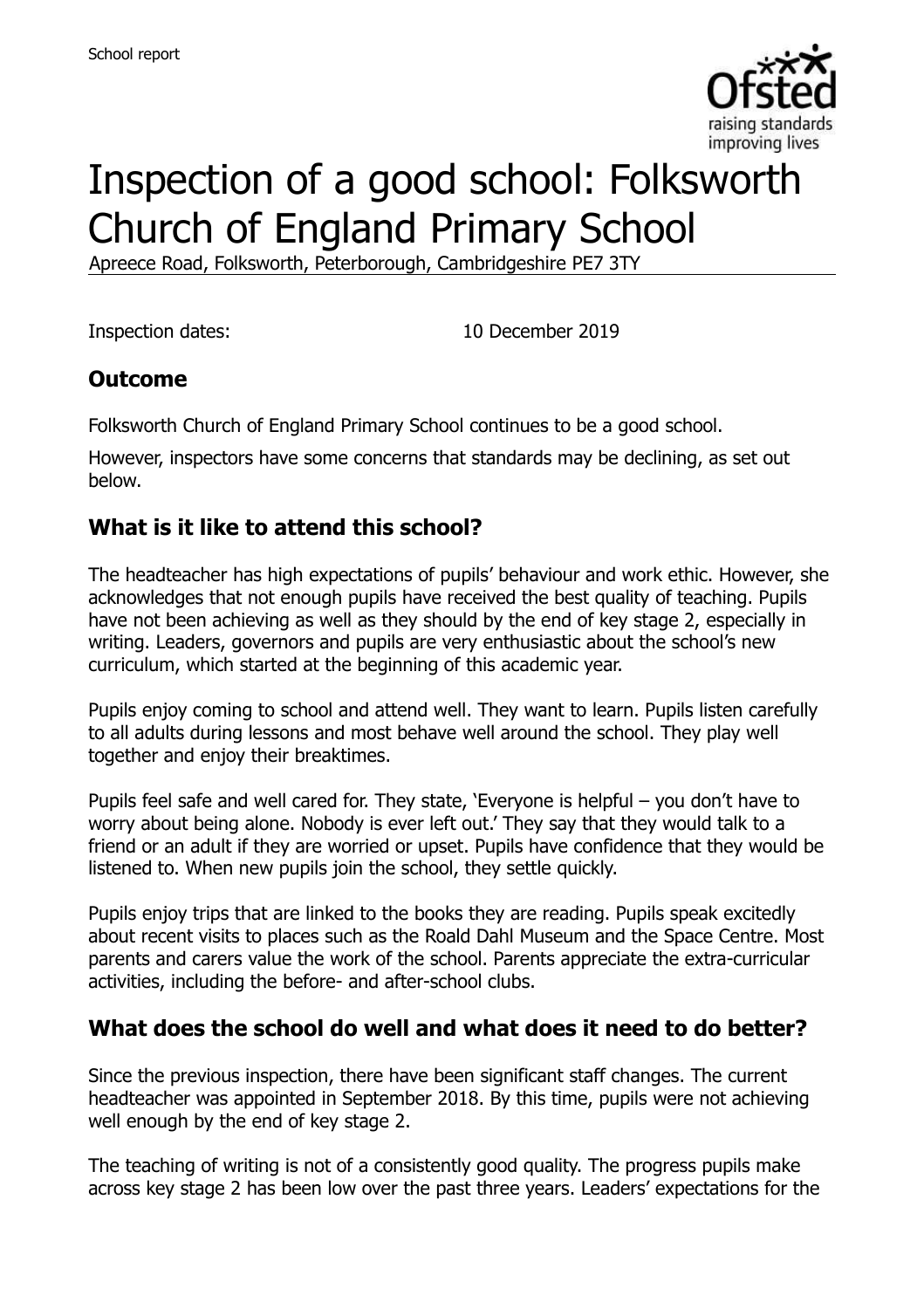

quality of teaching are not yet delivered consistently well. When teachers carefully follow the new approaches for teaching writing, pupils learn well and make rapid gains. When this is not the case, it is not clear how pupils' prior writing knowledge and skills are built on. Adults are not using information about pupils' achievement as well as they could do to plan and adapt their teaching. Work is not matched well enough to all pupils' different needs and abilities. Leaders are now putting in place a wide range of additional training and support for adults to improve the quality of the teaching of writing.

Since taking up her post, the headteacher has strengthened many aspects of the school. She ensures that leaders check how well pupils are achieving. This information is shared with governors, who hold leaders to account for the quality of education that pupils receive. Staff are held accountable for their roles and responsibilities. Expectations of behaviour and progress are higher for all pupils. Leaders are taking action to improve provision for disadvantaged pupils and those with special educational needs and/or disabilities (SEND). Pupils' work is of an improving quality.

Governors are supportive of the improvements that leaders are making. They have an accurate view of the school's strengths and what needs to continue to improve. Throughout the many changes in staffing, leaders always consider adults' workload. Ofsted's online survey used during the inspection indicates that teaching staff and additional adults feel valued. They are proud to work at the school.

The school's renewed focus on reading is starting to reap rewards. Staff are now developing pupils' love of reading. There is a new approach to teaching reading in early years and key stage 1. Leaders have provided high-quality training for all staff so that they teach younger pupils to read effectively. Pupils are using their phonic knowledge to support both reading and spelling. Key stage 2 pupils show their understanding of texts by completing questions about the books they have read. Pupils want to achieve well and read more books to ensure this is the case.

Leaders and teachers have recently introduced a new curriculum. Pupils are given interesting experiences to help them enjoy and remember more of their learning. Pupils are positive about these new learning experiences. However, in science, pupils are not developing their knowledge and skills in the most appropriate and logical order.

Senior leaders are improving the quality of learning in early years, both inside and outside the classroom. Children are taught phonics effectively. Children use their knowledge of sounds to read words or sentences independently. They also show their understanding of reading by drawing relevant pictures. Children have many opportunities to write. They are encouraged to form their letters correctly. Children play and share equipment well together. For example, in the home corner, children carefully and skilfully decorated the Christmas tree, coloured in snowflakes and wrapped up presents.

#### **Safeguarding**

The arrangements for safeguarding are effective.

Staff are appropriately trained to spot concerns that may be of a safeguarding nature.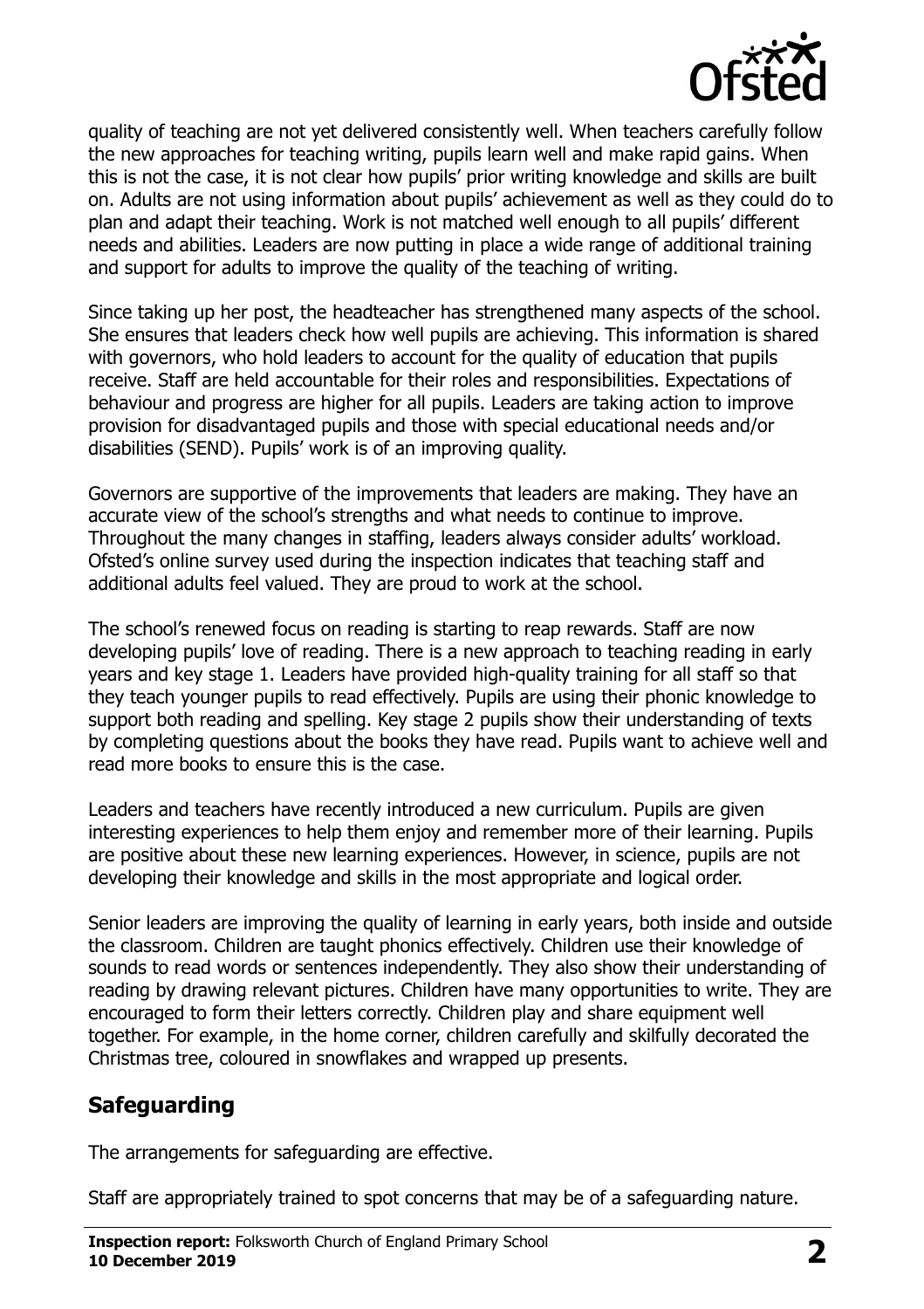

They use the school's system for recording concerns well. Staff are confident that leaders effectively follow up concerns for any pupil. Leaders carry out the necessary checks on newly appointed staff to ensure they can work with pupils. Records are well kept and checked by governors effectively. Pupils learn how to keep safe when using online equipment. As digital leaders, pupils support their friends to be safe online. Pupils state that the security fencing that has been recently installed makes them feel safer.

#### **What does the school need to do to improve?**

# **(Information for the school and appropriate authority)**

- $\blacksquare$  The teaching of writing is better planned, but the implementation of these plans is inconsistent. Pupils are not achieving as well as they should. Leaders are supporting teachers where the teaching of writing is weak. Leaders now need to ensure that all teachers follow the new writing strategies consistently, so that teaching builds on pupils' prior writing skills. They also need to ensure that teachers use assessment information more effectively so that pupils are given work that is matched to their abilities and that enables them to learn more and make good progress.
- Leaders have reorganised the curriculum. It is in the early stages of implementation. They need to ensure that in science and some other subjects, the learning of knowledge and skills is sequenced coherently and logically so that pupils learn more and achieve well.

#### **Background**

When we have judged a school to be good we will then normally go into the school about once every four years to confirm that the school remains good. This is called a section 8 inspection of a good school or non-exempt outstanding school. We do not give graded judgements on a section 8 inspection. However, if we find some evidence that the school could now be better than good or that standards may be declining, then the next inspection will be a section 5 inspection. Usually this is within one to two years of the date of the section 8 inspection. If we have serious concerns about safeguarding, behaviour or the quality of education, we will convert the section 8 inspection to a section 5 inspection immediately.

This is the first section 8 inspection since we judged the school to be good in March 2016.

#### **How can I feed back my views?**

You can use [Ofsted Parent View](https://parentview.ofsted.gov.uk/) to give Ofsted your opinion on your child's school, or to find out what other parents and carers think. We use Ofsted Parent View information when deciding which schools to inspect, when to inspect them and as part of their inspection.

The Department for Education has further quidance on how to complain about a school.

If you are not happy with the inspection or the report, you can [complain to Ofsted.](https://www.gov.uk/complain-ofsted-report)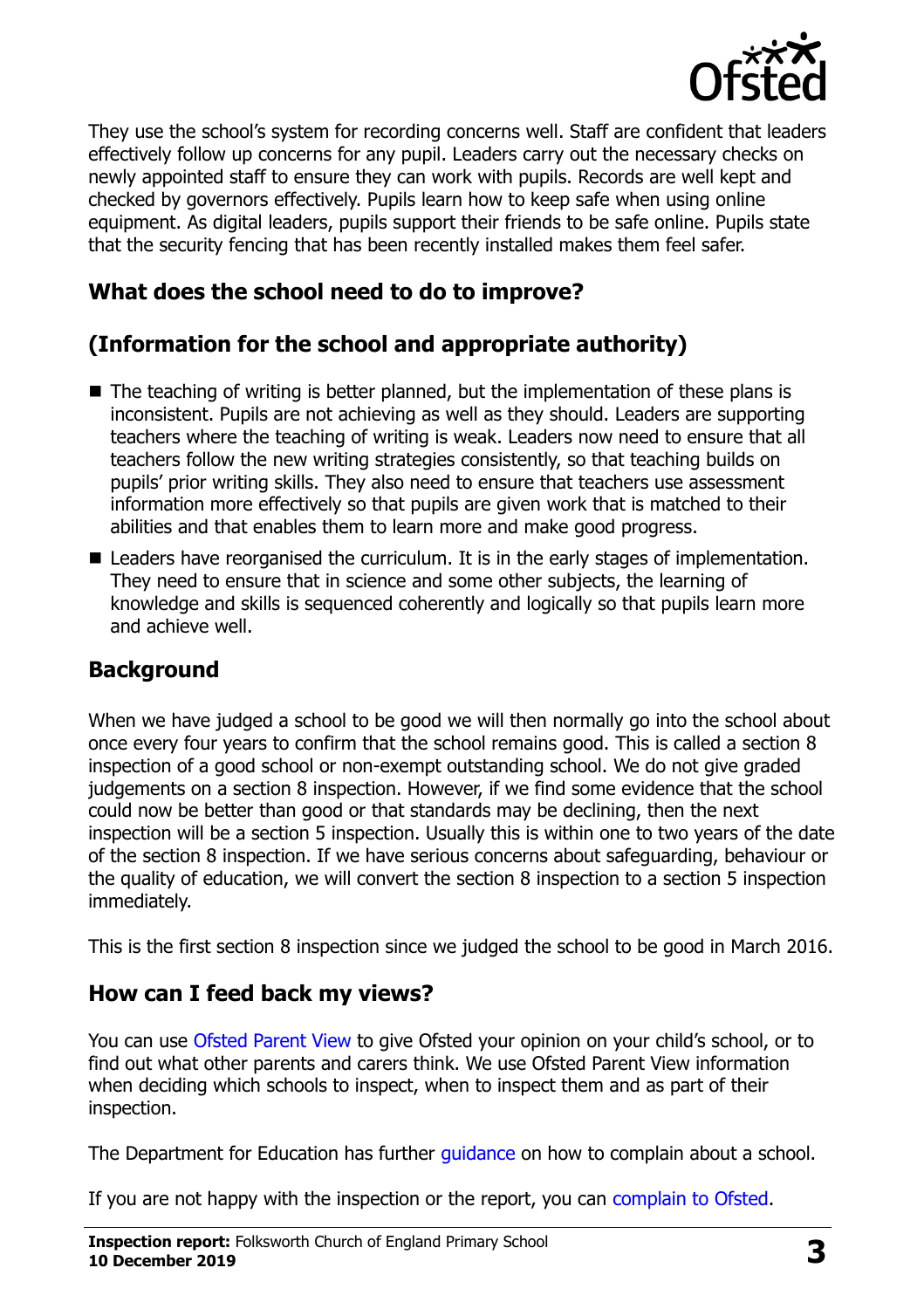

### **Further information**

You can search for [published performance information](http://www.compare-school-performance.service.gov.uk/) about the school.

In the report, '[disadvantaged pupils](http://www.gov.uk/guidance/pupil-premium-information-for-schools-and-alternative-provision-settings)' refers to those pupils who attract government pupil premium funding: pupils claiming free school meals at any point in the last six years and pupils in care or who left care through adoption or another formal route.

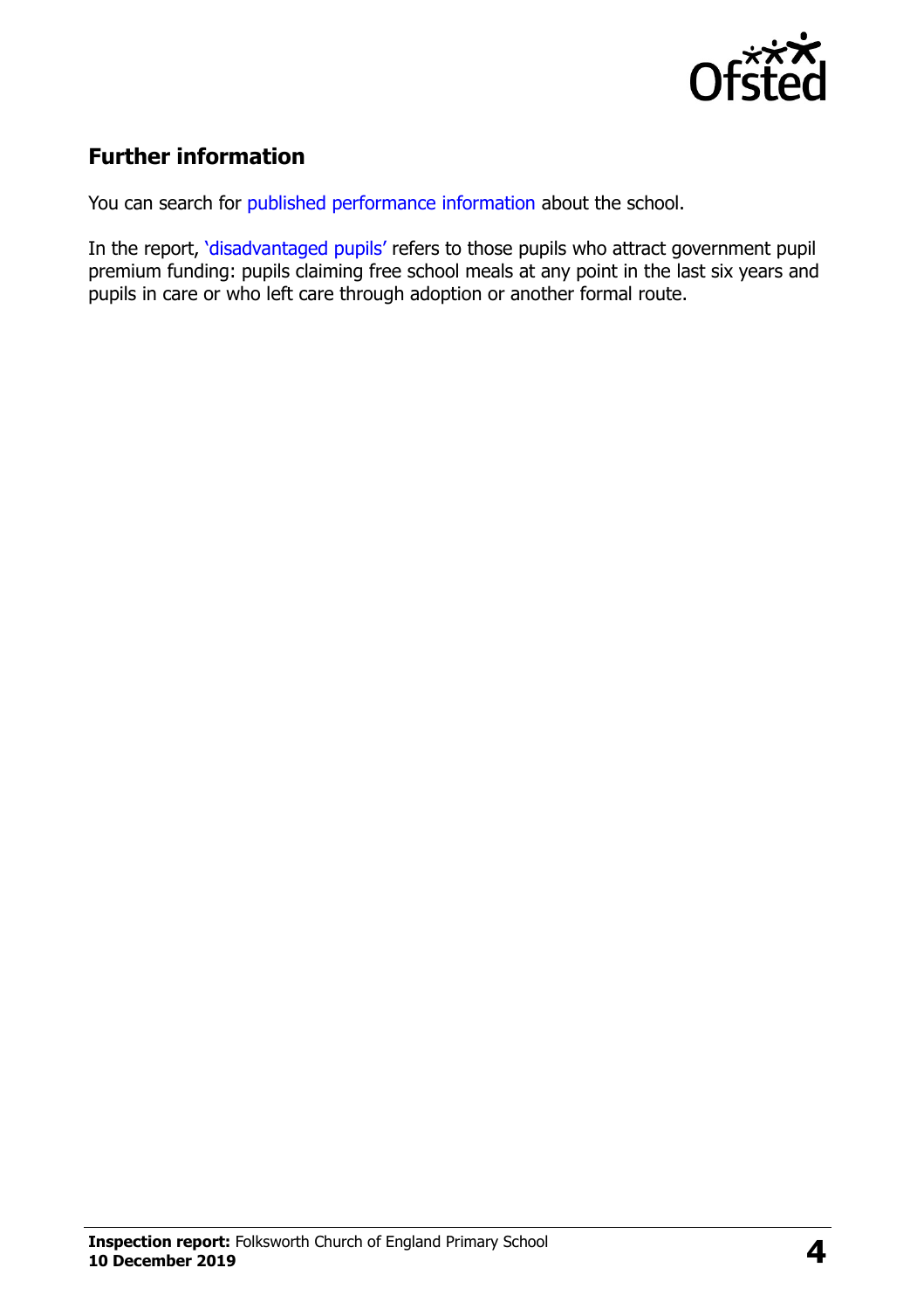

#### **School details**

| Unique reference number             | 110812                             |
|-------------------------------------|------------------------------------|
| <b>Local authority</b>              | Cambridgeshire                     |
| <b>Inspection number</b>            | 10110310                           |
| <b>Type of school</b>               | Primary                            |
| <b>School category</b>              | Voluntary controlled               |
| Age range of pupils                 | 4 to 11                            |
| <b>Gender of pupils</b>             | Mixed                              |
| Number of pupils on the school roll | 104                                |
| <b>Appropriate authority</b>        | The governing body                 |
| <b>Chair of governing body</b>      | <b>Clare Kirk</b>                  |
| <b>Headteacher</b>                  | Michelle Norbury                   |
| Website                             | www.folksworthprimaryschool.co.uk/ |
| Date of previous inspection         | 15-16 March 2016                   |

#### **Information about this school**

- The school is much smaller than most primary schools nationally. It has four classes, three of which are mixed-age classes.
- The school has a Church of England designation. The last section 48 inspection of religious education was on 24 November 2016. It was judged to be good.
- Most pupils are White British.
- There have been many changes in leaders and teachers since the previous inspection. The headteacher was appointed in September 2018.

# **Information about this inspection**

- As part of this inspection, we held meetings with the headteacher, the deputy headteacher, the leader of special educational needs and subject leaders. We also met with groups of teachers and pupils. I met a group of governors and met with a representative from the local authority.
- We looked closely at reading, writing and science. We spoke with subject leaders, visited lessons, evaluated work in pupils' books and met with teachers and pupils to determine the quality of education.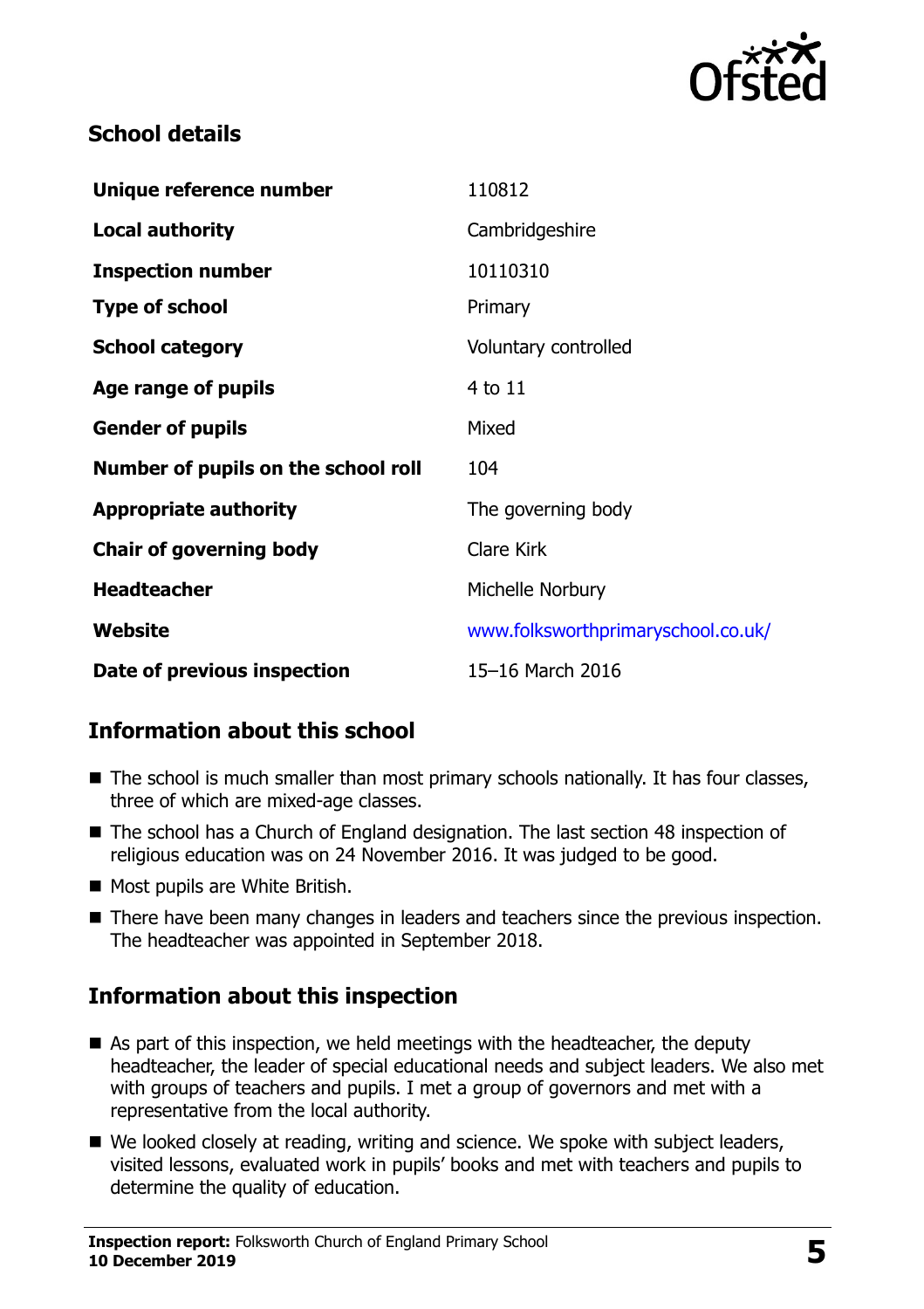

- We scrutinised a wide range of documents, including curriculum planning and development, records of behaviour and exclusions, the school's evaluation of its own performance, its development plan and documents provided by the local authority.
- We took account of the seven responses to Ofsted's online questionnaire for staff.
- We took account of the 35 responses to Ofsted's online questionnaire, Parent View, and 22 free-texts sent by parents.
- We spoke to pupils about their experiences of school life and their learning. We also observed pupils' behaviour in lessons and during breaktime and lunchtime. There were 17 responses to Ofsted's online survey for pupils.
- We reviewed the school's safeguarding policy, procedures and records, including recruitment checks of adults working at the school. We spoke with pupils and staff. I met with the designated safeguarding leader.

#### **Inspection team**

Julie Harrison, lead inspector Ofsted Inspector

Wendy Varney New York Christian Majesty's Inspector